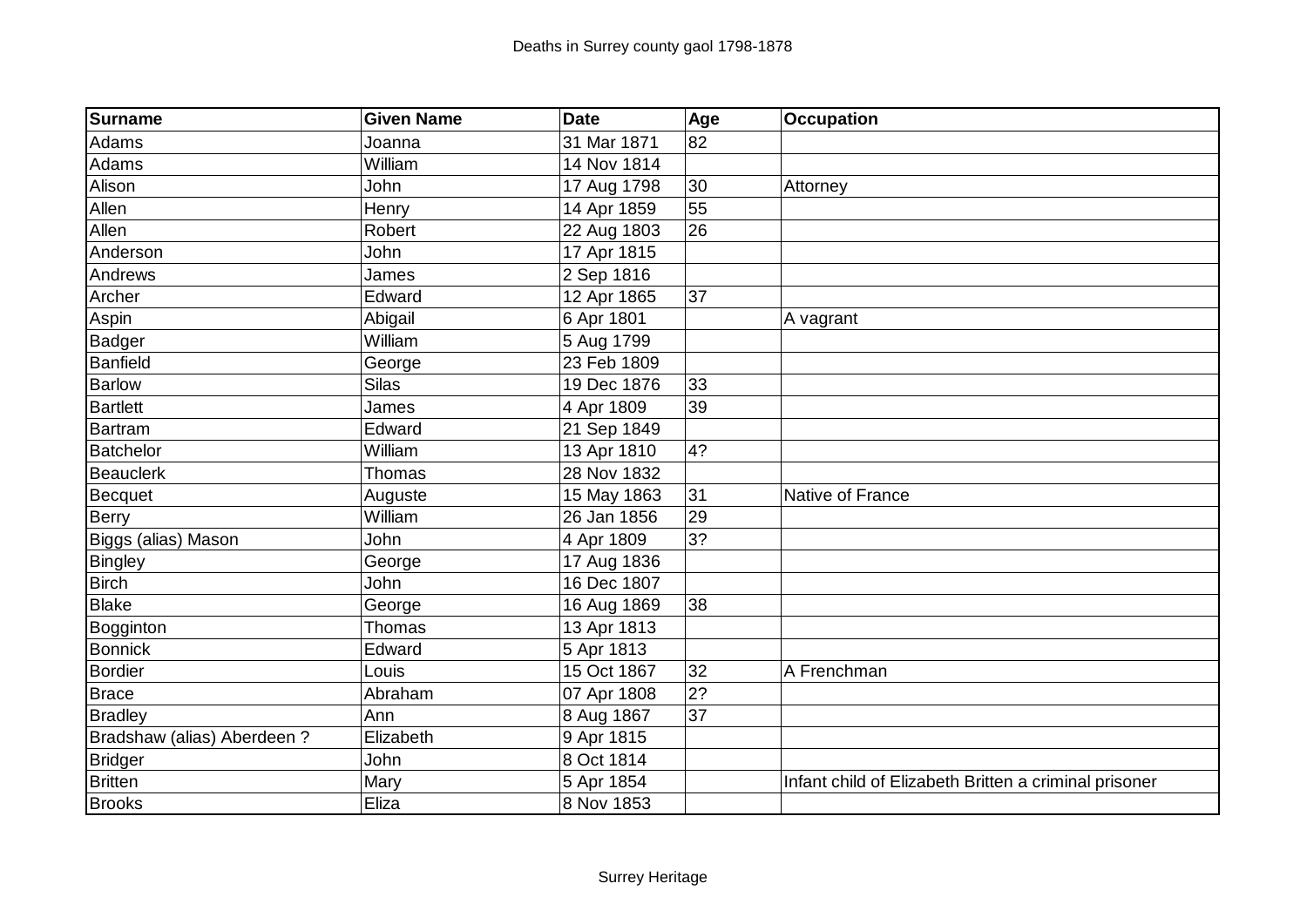| <b>Surname</b>             | <b>Given Name</b> | <b>Date</b> | Age             | <b>Occupation</b>                                                            |
|----------------------------|-------------------|-------------|-----------------|------------------------------------------------------------------------------|
| <b>Brooks</b>              | Hector            | 1 Sep 1869  | 32              |                                                                              |
| <b>Broughton</b>           | Thomas            | 21 Feb 1803 | 25              | Carpenter                                                                    |
| <b>Brown</b>               | Ellen             | 8 Jun 1849  |                 |                                                                              |
| <b>Brown</b>               | William           | 22 Jan 1808 |                 |                                                                              |
| <b>Brown alias Cousens</b> | William           | 6 Apr 1801  | 20              |                                                                              |
| Brown or Boyd              | Thomas            | 30 Jan 1800 | 60              |                                                                              |
| <b>Burley</b>              | John Lawrence     | 28 Apr 1799 | 38              | Mariner                                                                      |
| <b>Butler</b>              | John              | 5 Aug 1799  |                 |                                                                              |
| Callaghan                  | Charles           | 2 Apr 1814  |                 |                                                                              |
| Cannon                     | George            | 1 Aug 1833  |                 |                                                                              |
| Carter                     | William           | 9 Mar 1857  | 51              |                                                                              |
| Carvill                    | Joseph            | 6 Apr 1801  | 60              |                                                                              |
| Chalcroft                  | William           | 14 Aug 1818 |                 |                                                                              |
| Chambre alias James        | Martha            | 4 Aug 1832  | 28              |                                                                              |
| Chennell jnr               | George            | 14 Aug 1818 |                 |                                                                              |
| <b>Clark</b>               | Susan             | 9 May 1867  | 42              |                                                                              |
| Clarke                     | Catherine         | 6 May 1876  | 7 <sub>m</sub>  | Daughter of Catherine Clarke a prisoner for want of<br><b>Surities</b>       |
| Clayton                    | William           | 1 Sep 1817  |                 |                                                                              |
| Cohen                      | William           | 17 Nov 1845 |                 |                                                                              |
| Colbourn                   | Henry             | 27 Oct 1851 |                 |                                                                              |
| Cole                       | John              | 29 Nov 1832 |                 |                                                                              |
| Coleman                    | Patrick           | 7 Apr 1868  | 12 <sub>m</sub> | Child of Ellen Coleman died in Custody as Mary<br>McGregor died of pneumonia |
| Connal                     | Charles           | 4 Apr 1803  | 40              | Labourer                                                                     |
| Connell                    | Francis           | 7 Oct 1816  |                 |                                                                              |
| Cook                       | Edward            | 21 Apr 1817 |                 |                                                                              |
| Cook                       | William           | 31 Aug 1818 |                 |                                                                              |
| Cooper                     | James             | 16 Aug 1809 | 4?              |                                                                              |
| Coppen                     | John Walter       | 13 Oct 1874 | 32              |                                                                              |
| Corbett                    | Amy Louisa        | 12 Feb 1876 | 20m             | Daughter of Louisa Corbett a convict                                         |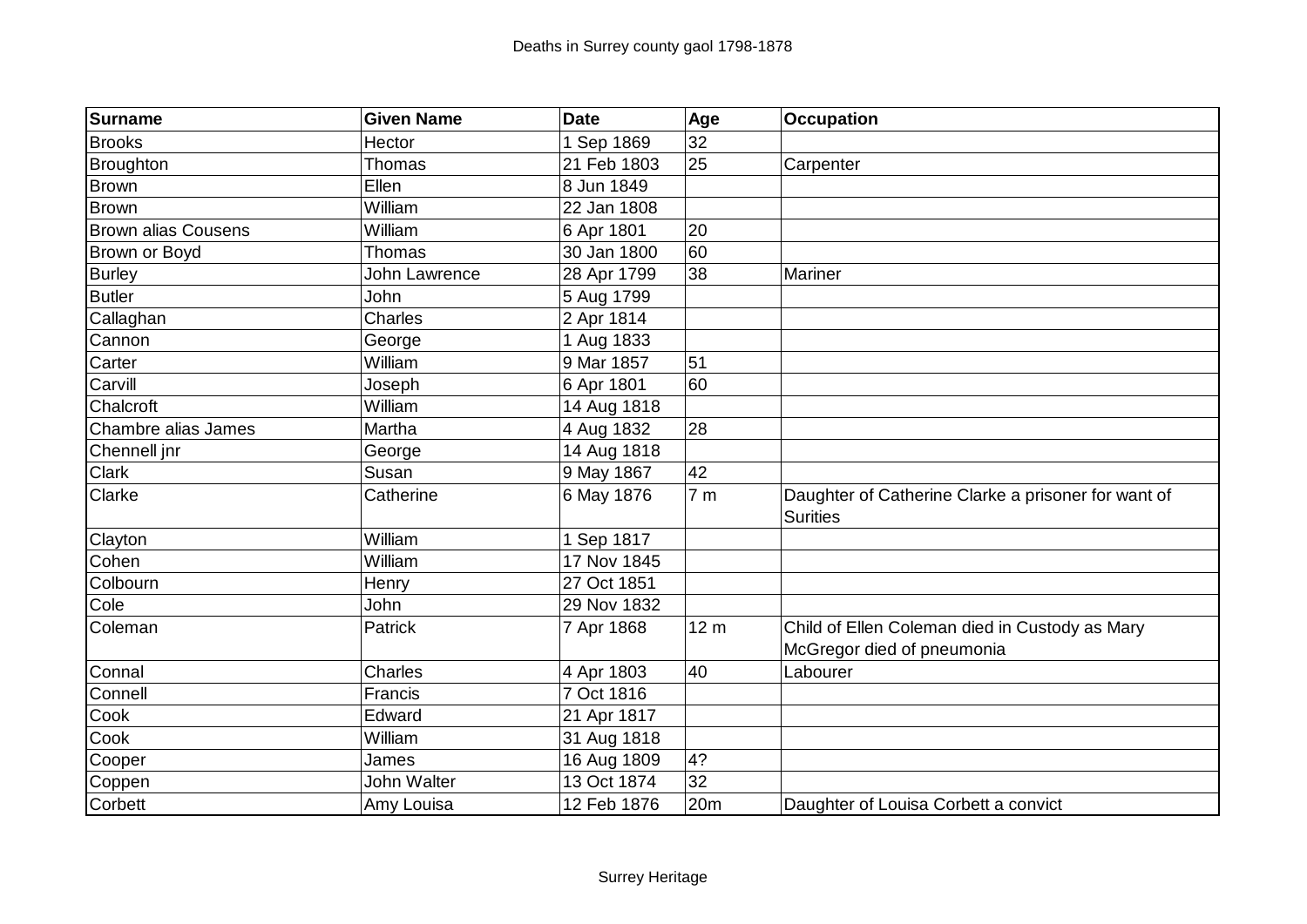| Surname                      | <b>Given Name</b>      | <b>Date</b> | Age | <b>Occupation</b>                              |
|------------------------------|------------------------|-------------|-----|------------------------------------------------|
| Cottle                       | Ellen                  | 14 Jan 1853 |     | Infant child of Ann Cottle a Criminal Prisoner |
| Cox                          | William                | 16 Jul 1803 |     |                                                |
| Crabb                        | William                | 8 Jul 1863  | 54  |                                                |
| Crook                        | Robert                 | 27 Jul 1872 | 48  |                                                |
| <b>Cundell alias Connell</b> | William                | 16 Mar 1812 |     |                                                |
| Curry                        | Daniel                 | 10 Dec 1849 |     |                                                |
| Curtis                       | William                | 24 Oct 1864 | 43  |                                                |
| Davies                       | Henry                  | 28 Jun 1848 |     |                                                |
| Davis                        | Daniel                 | 10 Aug 1812 |     |                                                |
| Day                          | James                  | 6 Apr 1801  |     |                                                |
| Deans                        | George                 | 12 May 1807 | 4?  |                                                |
| Despard                      | <b>Edward Marcus</b>   | 21 Feb 1803 | 52  | Fomerly a colonel in the Army                  |
| <b>Disney</b>                | Mary                   | 11 Jul 1800 |     |                                                |
| Donohough                    | George                 | 21 Aug 1809 | 4?  |                                                |
| <b>Duffin</b>                | Mary                   | ?? 1840     |     |                                                |
| Dundon                       | Joseph                 | 23 Nov 1861 | 18  |                                                |
| Edlin                        | Charles                | 04 Apr 1800 | 29  |                                                |
| Edwards                      | David                  | 1 Jun 1845  |     |                                                |
| Edwards                      | <b>Elizabeth Edlin</b> | 16 Jun 1853 |     |                                                |
| Edwards                      | Emily                  | 12 Nov 1876 | 17  |                                                |
| Edwards                      | Henry                  | 4 Apr 1809  | 2?  |                                                |
| Emery                        | Thomas                 | 22 Jun 1858 | 45  |                                                |
| Evans                        | Hugh                   | 2 Apr 1804  | 19  |                                                |
| Fair                         | Charles                | 13 Dec 1835 |     | Infant son of Margaret Fair                    |
| Feather                      | Luke                   | 13 Oct 1859 | 48  |                                                |
| Finnegan                     | Frederick              | 1 Dec 1834? |     |                                                |
| Fisher                       | John                   | 4 Apr 1803  | 17  | Labourer                                       |
| Fisher                       | Thomas                 | 22 Aug 1803 | 26  |                                                |
| Fletcher                     | Sarah                  | 5 Apr 1813  |     |                                                |
| Floyd                        | Charles                | 29 Apr 1857 | 24  |                                                |
| Foster                       | George                 | 24 Jan 1851 |     |                                                |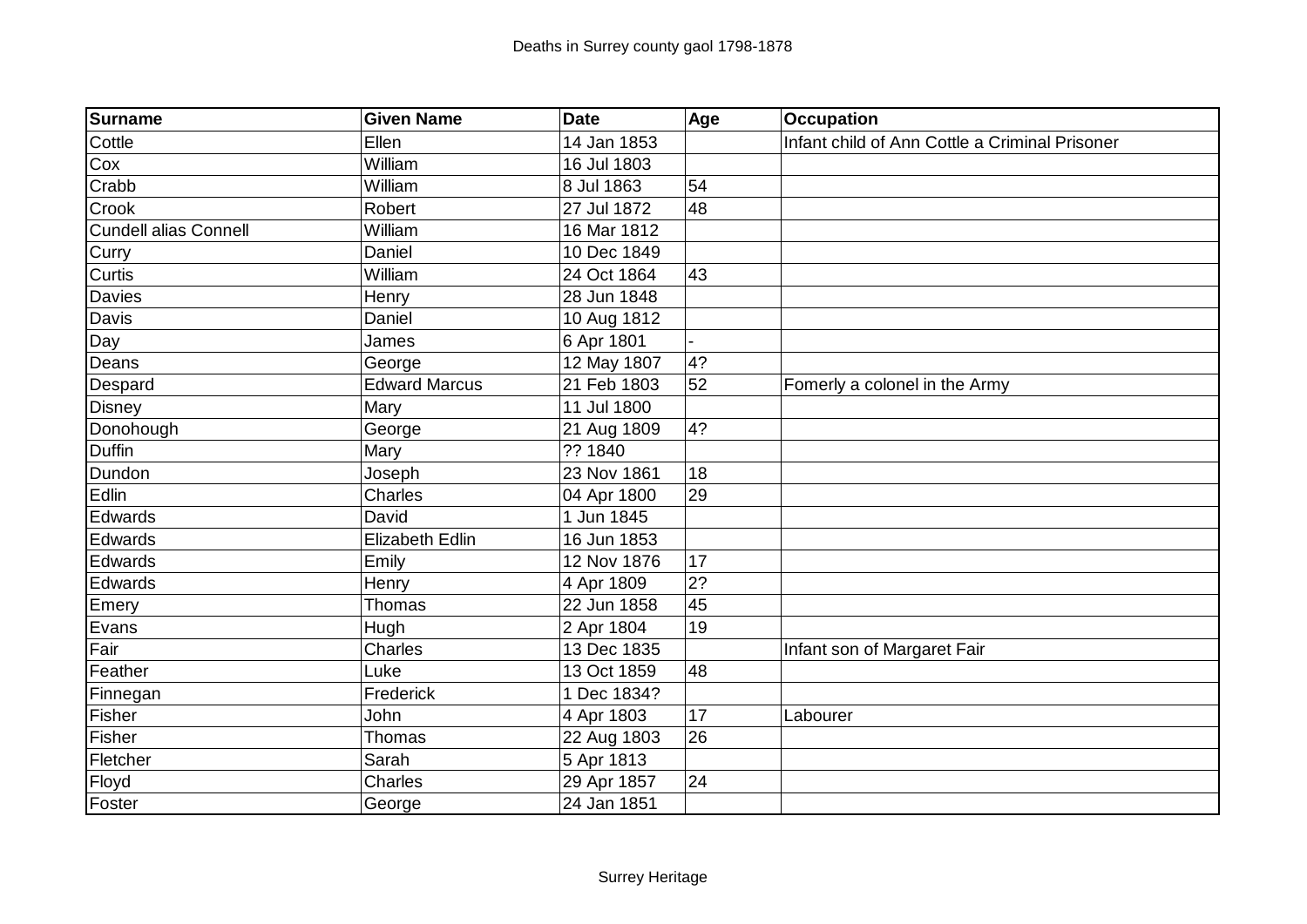| Surname                        | <b>Given Name</b>  | Date        | Age             | <b>Occupation</b>                             |
|--------------------------------|--------------------|-------------|-----------------|-----------------------------------------------|
| Francis                        | John               | 21 Feb 1803 | 29              | <b>Shoemaker and Soldier</b>                  |
| Francis                        | Thomas             | 13 Apr 1813 |                 |                                               |
| Garside                        | James              | 25 Nov 1834 |                 |                                               |
| Gibbs                          | Ann                | 12 Aug 1818 |                 |                                               |
| Gill                           | John               | 13 Nov 1833 |                 |                                               |
| Gordon                         | Susannah           | 5 Dec 1834  |                 |                                               |
| Gorf                           | Amelia             | 14 Jun 1861 | 18 <sub>m</sub> | Daughter of Frances Gorf a prisoner for trial |
| Gosden                         | John               | 13 Apr 1810 | 47              |                                               |
| Graham                         | Arthur             | 21 Feb 1803 | 53              | Slater                                        |
| Gregory                        | Jane               | 4 Sep 1836  |                 |                                               |
| <b>Hack</b>                    | Joseph             | 1 Sep 1814  |                 |                                               |
| Hale                           | John               | 25 Aug 1800 | 20              |                                               |
| <b>Hales</b>                   | Jeremiah           | 12 Dec 1859 | 52              |                                               |
| Hall                           | Daniel             | 16 May 1877 | 41              |                                               |
| Hallahan                       | John alias Patrick | 7 Jan 1833  |                 |                                               |
| Hammond                        | John [James]       | 22 Apr 1816 |                 |                                               |
| Harcourt                       | James              | 3 Aug 1833  |                 |                                               |
| Harkwell, Hartwell OR Hashwell | Thomas             | 04 Apr 1800 | 30              |                                               |
| <b>Harley</b>                  | William            | 11 Apr 1836 |                 |                                               |
| Harman                         | William            | 19 Nov 1798 | 70              |                                               |
| <b>Harris</b>                  | Elizabeth          | 31 Oct 1811 | 53              |                                               |
| Harris (alias) Harrow          | Thomas             | 27 Dec 1846 |                 |                                               |
| Harrison                       | William            | 17 Aug 1801 |                 |                                               |
| Harrison                       | William            | 5 Aug 1864  | 52              |                                               |
| Hart                           | William            | 22 Aug 1803 | 50              |                                               |
| Harwood                        | Benjamin           | 5 Apr 1846  |                 |                                               |
| Harwood                        | Levi               | 15 Apr 1851 |                 |                                               |
| Haseldon (alias Samuel Moss)   | William            | 13 Apr 1813 |                 |                                               |
| Haselup                        | Charles            | 9 Dec 1877  | 36              |                                               |
| <b>Hastings</b>                | William            | 1 Jun 1839  |                 |                                               |
| Hathaway                       | Mary               | 18 Apr 1837 |                 |                                               |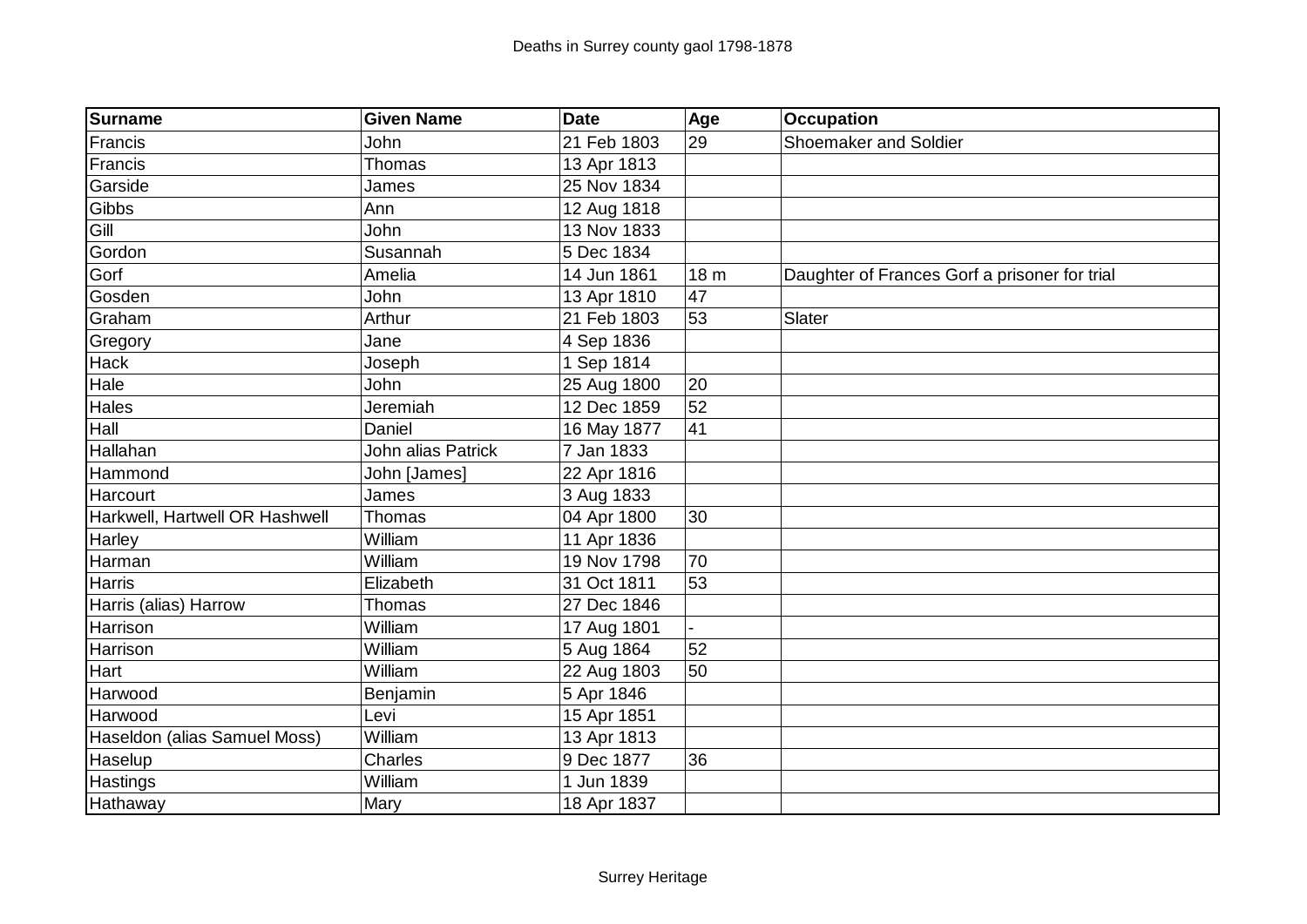| Surname             | <b>Given Name</b>   | <b>Date</b>     | Age            | <b>Occupation</b>                         |
|---------------------|---------------------|-----------------|----------------|-------------------------------------------|
| <b>Hawkes</b>       | James               | 19 Nov 1835     |                |                                           |
| Hayne               | Mary Ann            | 7 Nov 1848      |                |                                           |
| Hazard alias Durham | <b>Thomas</b>       | 6 Apr 1801      | 22             |                                           |
| Heath               | John                | 21 Apr 1833     |                |                                           |
| Hedger              | Arthur              | 18 May 1868     | 5 <sub>m</sub> | Infant child of Elizabeth Jones a convict |
| <b>Helsham</b>      | Catherine           | 25 Mar 1866     | 33             |                                           |
| Herring             | Benjamin            | 18 Apr 1806     | 60             |                                           |
| Herring             | Sarah               | 18 Apr 1806     | 40             |                                           |
| Hill                | William             | <b>Nov 1798</b> | 38             | Glass-Grinder                             |
| Hodges              | John                | 7 Sep 1857      | 69             |                                           |
| Hooker              | George              | 04 Apr 1800     | 32             |                                           |
| Hooker              | James alias John    | 24 Oct 1833     |                |                                           |
| Hooper              | James               | 07 Apr 1808     | 2?             |                                           |
| Horton              | John                | 20 Feb 1799     | 37             |                                           |
| <b>Hughes</b>       | Alice               | 12 Jul 1864     | 45             |                                           |
| Hughes              | Henry               | 7 Apr 1834      |                |                                           |
| <b>Hunt</b>         | James               | 18 Apr 1866     | 47             |                                           |
| Hurley              | James               | 14 Oct 1836     |                |                                           |
| Inkpen              | John                | 30 Dec 1853     |                |                                           |
| Johnson             | John                | 21 ?? 1841      |                |                                           |
| Johnson             | William             | 18 Sep 1817     |                |                                           |
| Jones               | Emmanuel            | 22 Dec 1799     | 45             |                                           |
| Jones               | James               | 15 Apr 1851     |                |                                           |
| Jones               | Josiah              | 22 Feb 1846     |                |                                           |
| Jones               | William             | 17 Jul 1855     | 17             |                                           |
| Jones Taylor        | William             | 7 Aug 1832      | 69             |                                           |
| Keene               | John                | 13 Apr 1852     |                |                                           |
| Kelly               | James               | 4 Apr 1803      | 20             | Mariner                                   |
| Kersselaers         | <b>Gerard Henri</b> | 7 Sep 1849      |                |                                           |
| Langston            | Frank Leigh         | 5 Mar 1859      | 49             |                                           |
| Lee                 | Adam                | 13 Apr 1812     |                |                                           |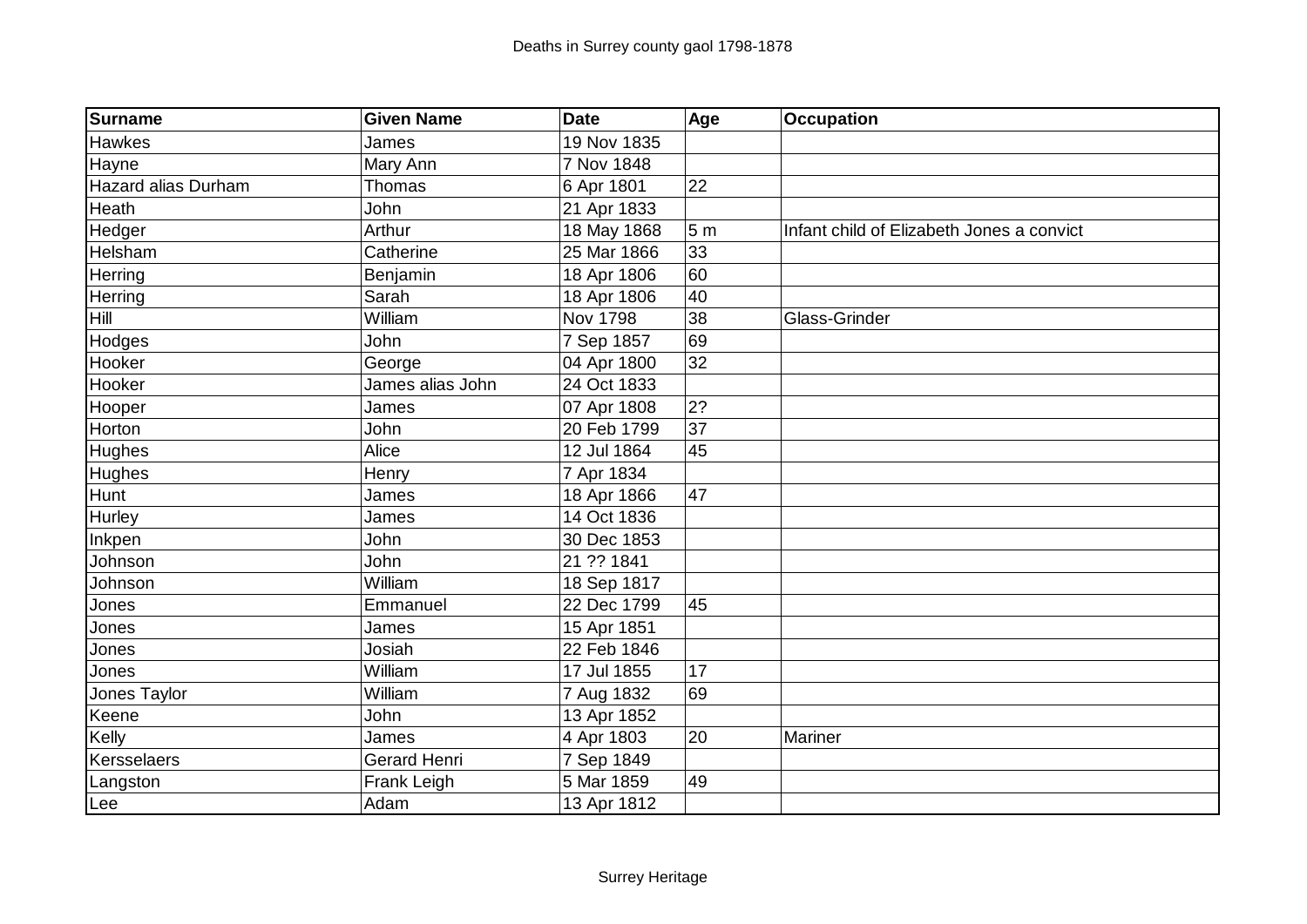| Surname                | <b>Given Name</b>       | <b>Date</b> | Age | <b>Occupation</b>   |
|------------------------|-------------------------|-------------|-----|---------------------|
| Lee                    | Elizabeth               | 18 Mar 1848 |     |                     |
| Lee                    | John                    | 18 Mar 1848 |     |                     |
| Lee                    | Thomas                  | 13 Apr 1812 |     |                     |
| Lee                    | William                 | 04 Apr 1800 | 24  |                     |
| Lingard                | Martha                  | 16 Aug 1854 |     |                     |
| Lions                  | William                 | 4 Apr 1803  | 35  | Labourer            |
| Little                 | Walter                  | 29 Apr 1835 |     |                     |
| Longhurst              | James                   | 16 Apr 1867 | 22  |                     |
| Lucas                  | Samuel George           | 5 Dec 1856  | 37  |                     |
| Macnamara              | John                    | 21 Feb 1803 | 40  | Carpenter           |
| Manning                | <b>Frederick George</b> | 13 Nov 1849 |     |                     |
| Manning                | Maria                   | 13 Nov 1849 |     | (wife of Frederick) |
| Marks                  | Isaac                   | 2 Jan 1877  | 37  | A Polish Jew        |
| Marshman               | Joshua                  | 31 May 1840 |     |                     |
| Martin                 | Luke                    | 13 Apr 1813 |     |                     |
| Mason                  | William                 | 30 Aug 1811 | 52  |                     |
| May                    | Richard                 | 5 Jul 1816  |     |                     |
| Maycock                | John                    | 23 Mar 1807 | 24  |                     |
| McCarthy               | John                    | 14 May 1860 | 28  |                     |
| McCarthy               | John                    | 20 Sep 1832 |     |                     |
| McCarthy               | Michael                 | 5 Oct 1875  | 38  |                     |
| McGregor               | Mary                    | 7 Apr 1868  |     |                     |
| McNamara               | <b>Thomas</b>           | 11 Nov 1845 |     |                     |
| Middleton              | Valentine               | 04 Apr 1800 | 26  |                     |
| Miller                 | James                   | 10 Mar 1836 |     |                     |
| Mills                  | <b>Thomas</b>           | 13 Aug 1798 | 17  |                     |
| Mitchell               | <b>Thomas</b>           | 9 Oct 1855  |     |                     |
| Morris                 | Richard                 | 1 Feb 1837  |     |                     |
| Morter                 | Joseph                  | 05 Jul 1815 |     |                     |
| Mosley                 | Joseph                  | 25 Nov 1834 |     |                     |
| Moss (or Moses, a Jew) | Philip                  | 1 Jun 1869  | 24  |                     |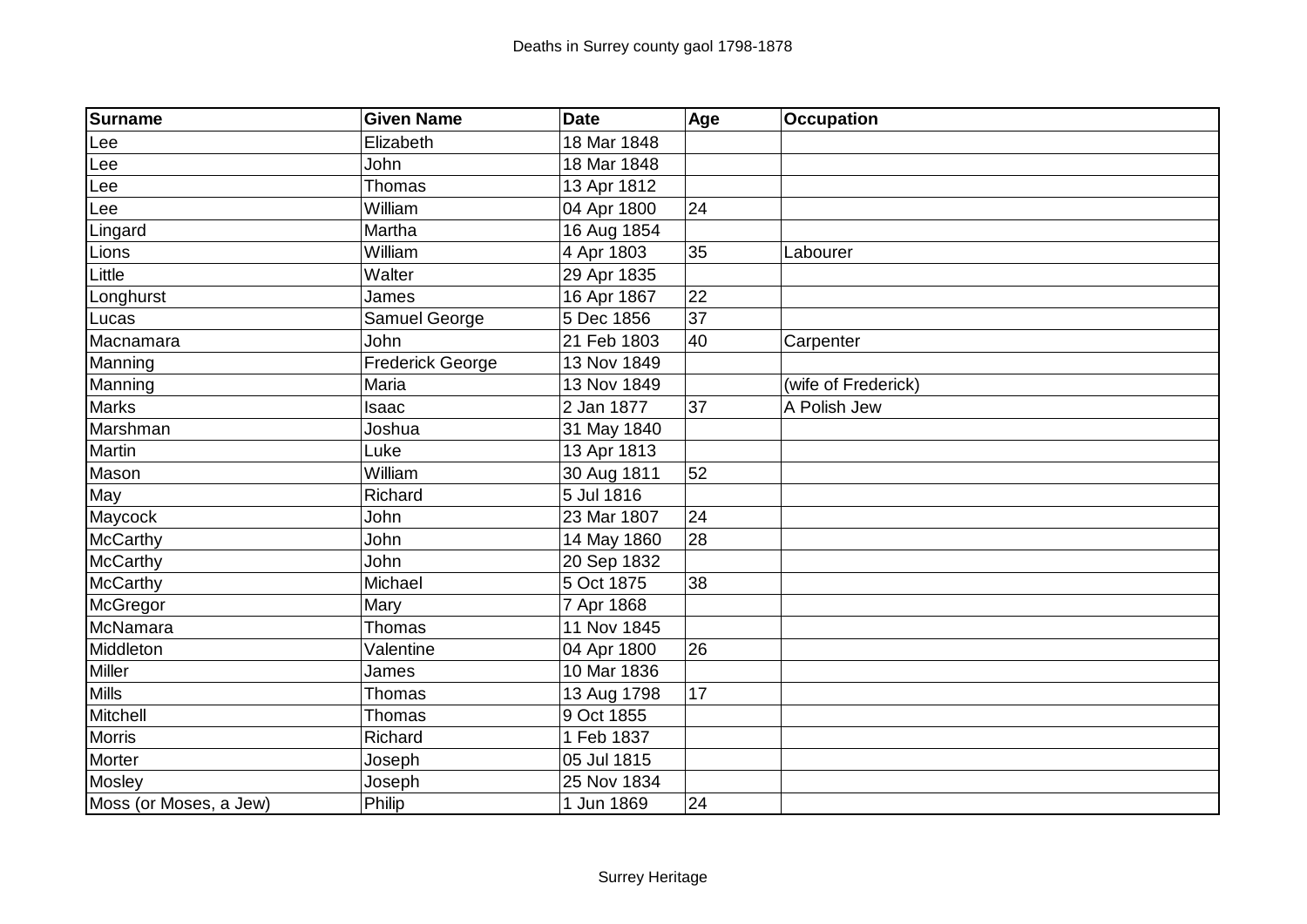| Surname         | <b>Given Name</b> | <b>Date</b> | Age | <b>Occupation</b> |
|-----------------|-------------------|-------------|-----|-------------------|
| Moulds          | William           | 16 Aug 1809 | 19  |                   |
| <b>Myers</b>    | John              | 11 Dec 1815 |     |                   |
| Nettlefield     | Richard           | 30 Mar 1807 | 35  |                   |
| Newman          | Thomas            | 10 Aug 1837 |     |                   |
| Newton          | Thomas            | 29 Jun 1848 |     |                   |
| Nicholl         | Henry             | 12 Aug 1833 |     |                   |
| Norman          | Thomas            | 5 Apr 1813  | 35  |                   |
| Orford          | Eliza             | 5 May 1872  | 44  |                   |
| Packham         | John              | 4 Mar 1846  |     |                   |
| Page            | William           | 1 Sep 1834  |     |                   |
| Park            | William           | 31 Aug 1818 |     |                   |
| Patch           | Richard           | 18 Apr 1806 | 32  |                   |
| Penlerick       | William           | 7 May 1817  |     |                   |
| Percifull       | George            | 10 Apr 1865 | 30  |                   |
| Plummer         | Jonathan          | 11 Aug 1832 |     |                   |
| Pollard         | Joseph Alexander  | 23 May 1803 |     |                   |
| Quarmby         | James             | 9 Jul 1853  |     |                   |
| Querrell        | Samuel            | 5 Jan 1846  |     |                   |
| Raby            | John              | 22 ?? 1838  |     |                   |
| Randell         | James             | 1 Apr 1799  | 48  | Waterman          |
| Randell         | James             | 9 Oct 1840  |     |                   |
| Ray             | Sarah             | 02 ?? 1838  |     |                   |
| Rees            | John              | 29 Mar 1844 |     |                   |
| Renton          | Jacob             | 27 Apr 1843 |     |                   |
| Richardson      | James             | 1 Dec 1862  | 66  |                   |
| <b>Ricketts</b> | Thomas            | 6 Feb 1818  |     |                   |
| Robertson       | Melville          | 17 Mar 1876 | 36  |                   |
| Rose            | David             | 2 Apr 1804  | 26  |                   |
| Rose            | Joseph            | 4 Apr 1803  | 25  | Waterman          |
| Roundtree       | Robert            | 29 Sep 1852 |     |                   |
| Rowbotham       | Mary              | 24 Jun 1867 |     |                   |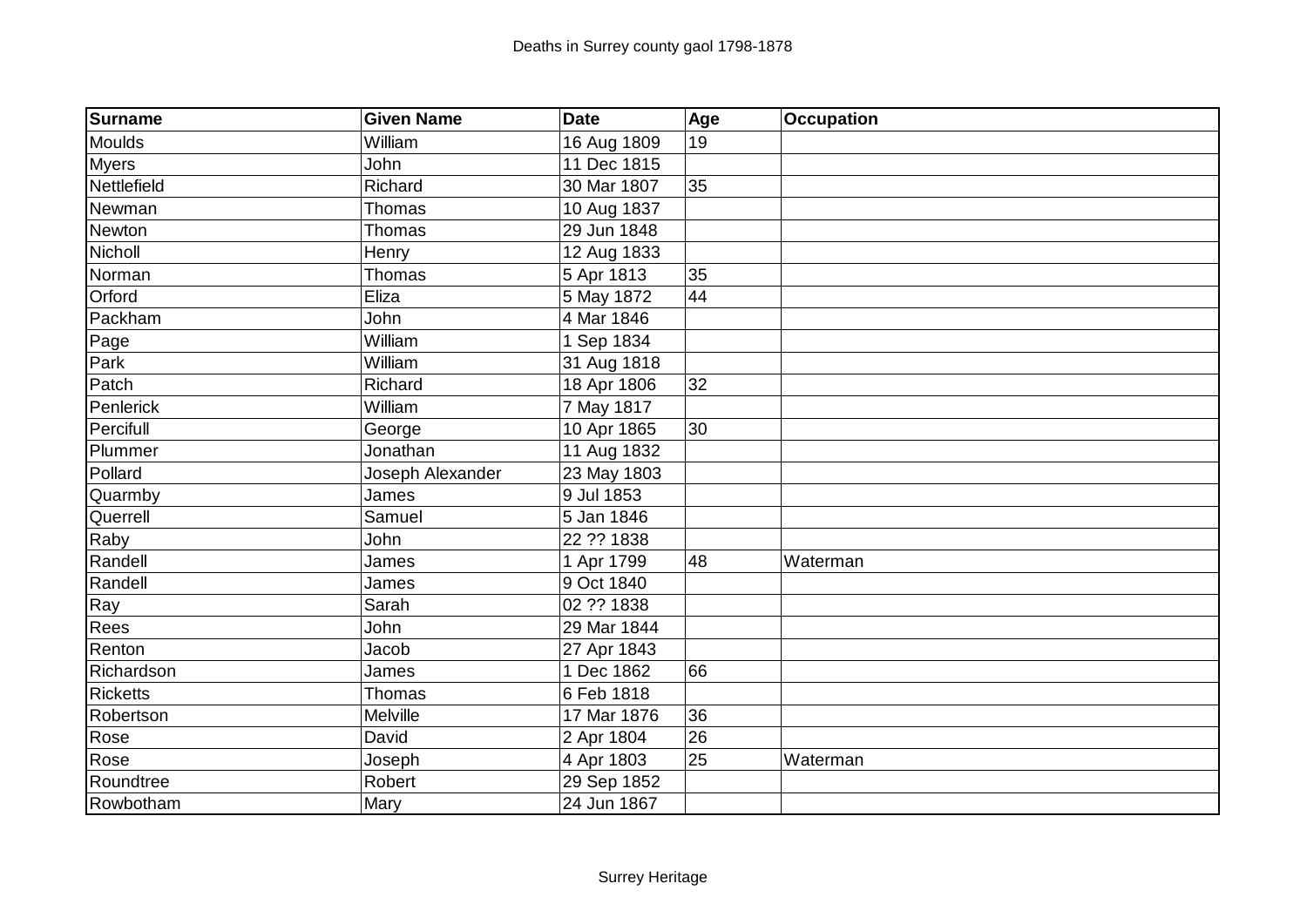| Surname           | <b>Given Name</b> | <b>Date</b> | Age | <b>Occupation</b>     |
|-------------------|-------------------|-------------|-----|-----------------------|
| Russell jnr       | Richard           | 8 Apr 1816  |     |                       |
| Rutledge          | Frederick William | 29 Jan 1851 |     |                       |
| Sadler            | William           | 07 Apr 1808 | 2?  |                       |
| Saunders          | Caroline          | 7 Apr 1849  |     |                       |
| Saunders          | John              | 17 Jan 1864 | 29  |                       |
| Saxton            | Robert            | 24 Mar 1799 | 21  | <b>Calico Printer</b> |
| Sedgewick Wratten | James             | 21 Feb 1803 | 33  | Shoemaker             |
| Sharp             | Ann               | 6 Jan 1853  |     |                       |
| Simmonds          | Joseph            | 8 Dec 1844  |     |                       |
| Simmonds          | William           | 13 Apr 1810 | 37  |                       |
| Simmonds          | William           | 21 ?? 1838  |     |                       |
| Simpson           | Thomas            | 21 Apr 1817 |     |                       |
| <b>Sims</b>       | John              | 6 Apr 1801  | 27  |                       |
| <b>Sims</b>       | William           | 2 Sep 1816  |     |                       |
| Smith             | Caleb             | 14 Aug 1877 | 38  |                       |
| Smith             | Catherine         | 16 Aug 1854 |     |                       |
| Smith             | Daniel            | 13 Jan 1844 |     |                       |
| Smith             | Daniel            | 21 Jun 1861 | 29  |                       |
| Smith             | Frederick         | 30 Jan 1864 | 30  |                       |
| Smith             | John              | 16 Mar 1812 | 5?  |                       |
| Smith             | Jonathan          | 24 Nov 1834 |     |                       |
| Smith             | Thomas            | 21 Sep 1853 |     |                       |
| Smith             | William           | 10 Jun 1873 | 31  | A German Jew          |
| Southby           | Thomas            | 17 Aug 1801 |     |                       |
| Stanley           | Ellen             | 13 Mar 1839 |     |                       |
| Stephenson        | John              | 19 Dec 1835 |     |                       |
| <b>Stevens</b>    | William           | 4 Apr 1803  | 18  | Smith                 |
| Stilwell          | Stephen           | 26 Mar 1803 | 34  | Victualler            |
| Studley           | Joseph            | 12 May 1799 | 25  |                       |
| Sullivan          | John              | 16 Jan 1818 |     |                       |
| Swinnerton        | Margaret          | 14 May 1803 |     |                       |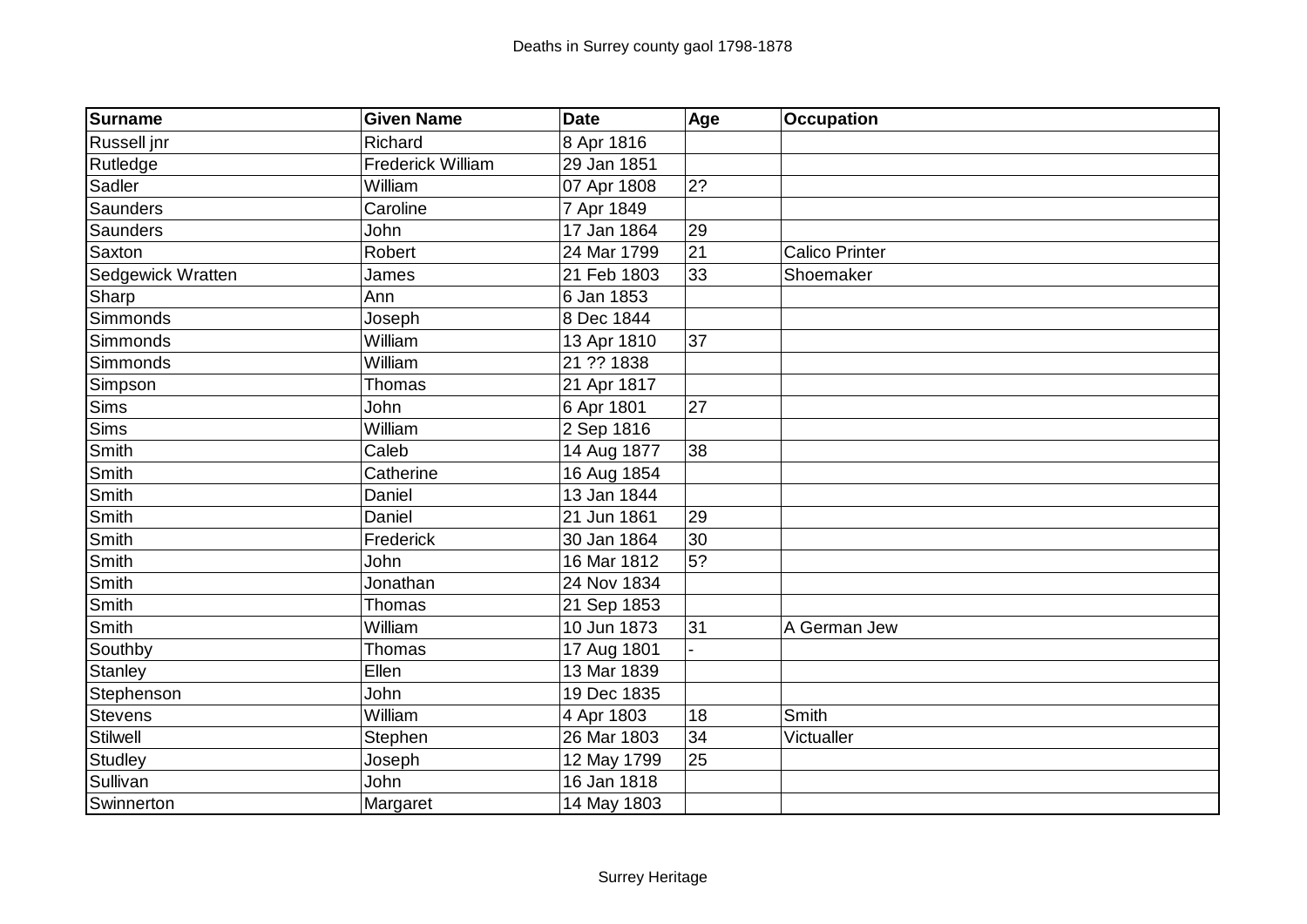| <b>Surname</b>                   | <b>Given Name</b>        | <b>Date</b> | Age            | <b>Occupation</b>                                |
|----------------------------------|--------------------------|-------------|----------------|--------------------------------------------------|
| Tappen (alias) Wilkinson (alias) | Ann                      | 31 Oct 1811 | 42             |                                                  |
| <b>Heeps</b>                     |                          |             |                |                                                  |
| Taylor                           | James                    | 18 Jan 1808 | 5?             |                                                  |
| Taylor                           | John                     | 16 May 1833 |                |                                                  |
| Taylor                           | Thomas                   | 15 Aug 1878 | 35             |                                                  |
| Thomas                           | <b>Richard Valentine</b> | 3 Sep 1810  | 22             |                                                  |
| Thomas                           | Thomas                   | 6 Apr 1839  |                |                                                  |
| <b>Tilley</b>                    | James                    | 10 Sep 1834 |                |                                                  |
| <b>Trimmer</b>                   | David                    | 25 Aug 1800 | 21             |                                                  |
| <b>Tucker</b>                    | Robert                   | 24 Jan 1835 |                |                                                  |
| <b>Tyrrell</b>                   | Harriot                  | 21 Mar 1811 |                |                                                  |
| Venty                            | Henry                    | 15 Aug 1868 | 3 <sub>m</sub> | Infant child of Sophy Venty a prisoner for the   |
|                                  |                          |             |                | examination                                      |
| Vivian                           | Ann                      | 7 Oct 1851  |                | Infant child of Ellen Vivian a Criminal Prisoner |
| Walduck                          | Henry                    | 21 Oct 1834 |                |                                                  |
| Wapshott                         | Benjamin                 | ?? 1841     |                |                                                  |
| Ward                             | James                    | 5 Jan 1878  | 65             |                                                  |
| Warwick                          | <b>Thomas</b>            | 1 Aug 1833  |                |                                                  |
| Waters                           | Margaret                 | 11 Oct 1870 | 35             | The baby Farmer                                  |
| Watling                          | John                     | 29 Apr 1862 | 21             |                                                  |
| Watson                           | Charles                  | 17 Aug 1801 |                |                                                  |
| Watson                           | William                  | 3 Jun 1867  | 72             |                                                  |
| Webb                             | Edward                   | 4 May 1814  |                |                                                  |
| West                             | William                  | 31 Aug 1818 |                |                                                  |
| Wheeler                          | George                   | 3 Oct 1812  |                |                                                  |
| White                            | John                     | 17 Aug 1801 | 22             |                                                  |
| Wilbrahim otherwise Innes        | George                   | 4 Apr 1803  | 26             | Shoemaker                                        |
| Wilkinson                        | Matthew                  | 22 Aug 1803 | 28             |                                                  |
| Wilmot                           | Frank                    | 5 Jan 1878  | 44             |                                                  |
| Wilson                           | Richard                  | 11 Aug 1858 | 73             |                                                  |
| <b>Wood</b>                      | John                     | 21 Feb 1803 | 25             | Soldier                                          |